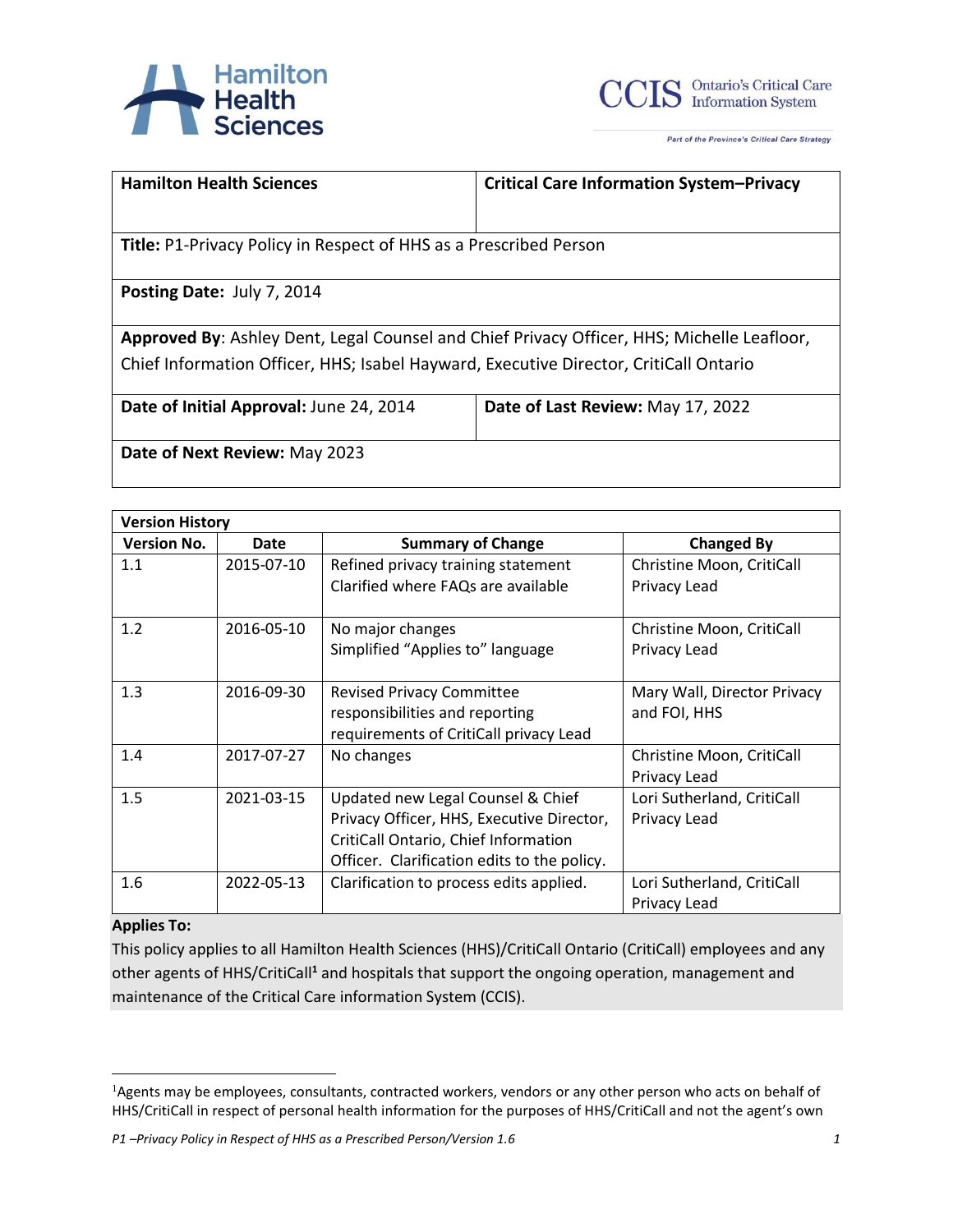



#### **Purpose**

The purpose of this policy is to outline the privacy practices for HHS as a Prescribed Person in respect of the CCIS under the *Personal Health Information Protection Act*, 2004 (PHIPA) as it relates to the collection, use and disclosure of personal health information (PHI).

#### **Background**

On January 30, 2006, the Ontario Ministry of Health and Long-Term Care announced a \$90 million Critical Care Strategy to ensure Ontario remains a global leader in providing critical care services and to improve access, quality and system integration in healthcare. The strategy identified seven components as priorities for provincial investment, including: (1) establishing Critical Care Response Teams ("CCRT"s) to improve patient safety; (2) enhancing the skills of existing health care providers; (3) establishing a new Critical Care Information System (CCIS) to provide key data; (4) working together to improve performance and quality; (5) exploring ethical and legal issues with stakeholders; and (6) training more critical care physicians and nurses. One of the essential components of the strategy was the development of the provincial CCIS to collect and report on data supporting the information needs of the entire strategy.

The CCIS is a health registry that contains critical care data collected from hospital critical care units across Ontario through a web-portal that, in turn, generates aggregate statistical reports on critical care services (i.e. bed availability, Admission/Discharge/Transfer (ADT) data and Critical Care Response Team (CCRT) activity) in order to facilitate resource allocation and bed management decision-making.

University Health Network (UHN)/Critical Care Services Ontario (CCSO) was appointed by the Ministry of Health and Long-Term Care (MOHLTC) to develop the overall strategy for the CCIS. The MOHLTC has assigned responsibility for the management and day-to-day operations of the CCIS to Hamilton Health Sciences Corporation (HHS). CritiCall Ontario operates the CCIS on behalf of Hamilton Health Sciences, a prescribed person under PHIPA in respect of the CCIS.

#### **Status Under the Act**

HHS has been prescribed by the Regulation<sup>2</sup> that accompanies PHIPA as a person responsible for maintaining the CCIS for the purpose of facilitating and improving the provision of health care. PHIPA requires prescribed persons, who compile a health registry, to have privacy policies and related procedures in place and approved by the Information and Privacy Commissioner of Ontario (IPC) every 3 years.

This Privacy Policy demonstrates HHS's commitment, as a prescribed person, to comply with the provisions of PHIPA, its Regulation and the ten (10) privacy principles found in the Canadian Standards Association (CSA) Model Code for the Protection of Personal Information.

purposes, whether or not the agent has the authority to bind HHS/CritiCall and whether or not the agent is employed by the HHS/CritiCall and whether or not the agent is being remunerated.

<sup>2</sup>*Ontario Regulation 329/04*, Section 13(1)(5).

*P1 –Privacy Policy in Respect of HHS as a Prescribed Person/Version 1.6 2*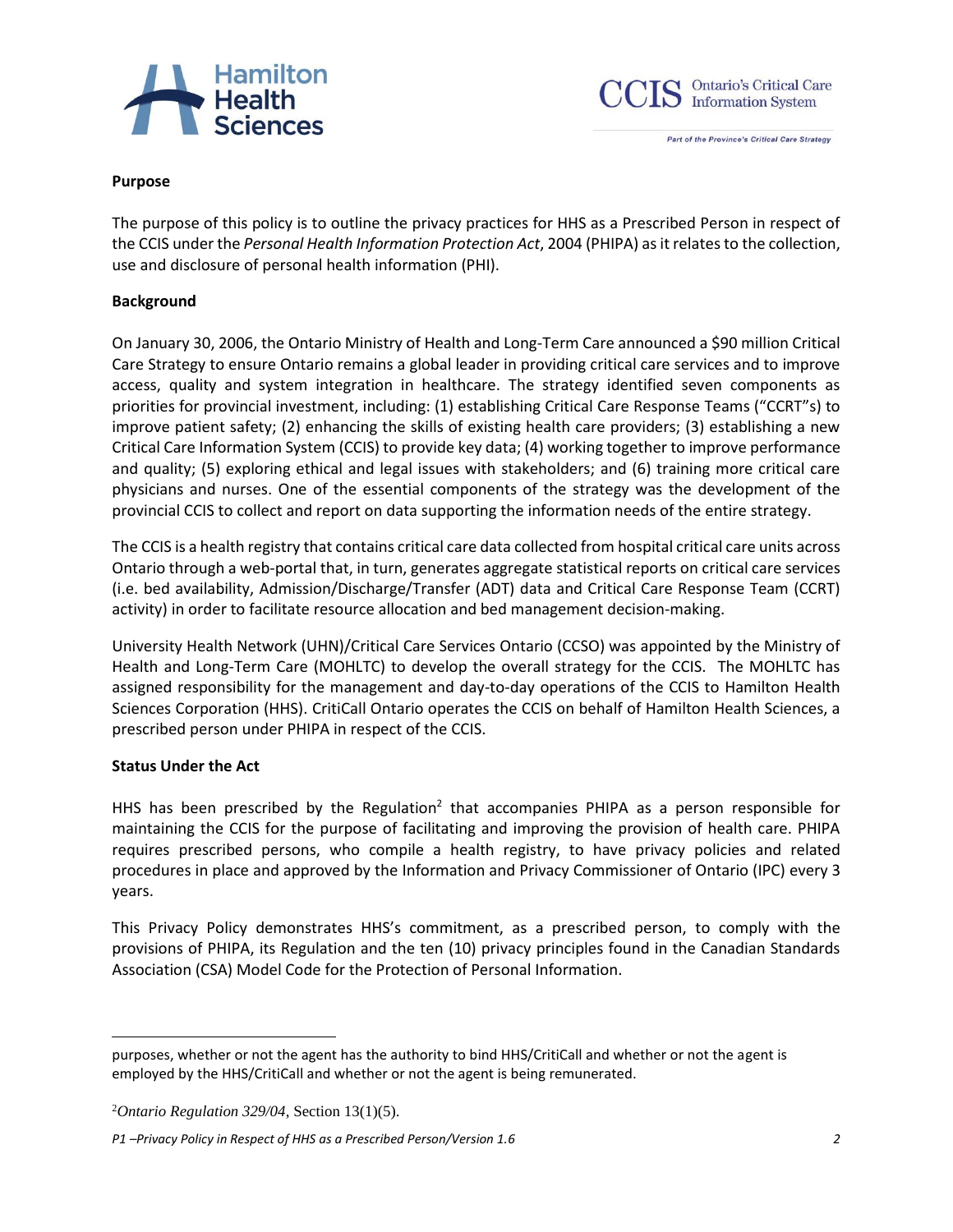



## **Policy Statement**

**Principle 1 – Accountability** *An organization is responsible for personal health information under its control and shall designate an individual or individuals who are accountable for the organization's compliance with the following principles.*

The Chief Executive Officer (CEO) at HHS is ultimately accountable for ensuring CCIS compliance with the PHIPA, CCIS privacy and security policies, procedures, practices and all CCIS obligations as a prescribed person. The CEO at HHS has delegated oversight for ensuring overall compliance with PHIPA, its regulation and this Privacy Policy to the Legal Counsel and Chief Privacy Officer. The Legal Counsel and Chief Privacy Officer at HHS, jointly with the Executive Director at CritiCall, are delegated by the CEO of HHS to oversee compliance with the Act and its regulation, and for ensuring compliance with the CCIS privacy and security policies, procedures and practices.

The Executive Director at CritiCall has appointed a CritiCall Privacy Lead who is responsible for the day-today privacy operations, compliance and management. The CritiCall Privacy Lead is responsible for all activities identified within the job description for the CritiCall Privacy Lead, including a) privacy training for all employees and agents assigned to the CCIS project, b) privacy breach management and c) privacy risk management activities. The CritiCall Privacy Lead reports directly to the Executive Director at CritiCall.

The CritiCall Information Technology department oversees and manages the CCIS hardware and services. The Executive Director, CritiCall has delegated responsibilities for ensuring PHI managed via these services is secure and maintained in compliance with the CCIS Security policies (such as security training, security reviews, security incident resolution, physical security of the CritiCall premises), to the CritiCall Security Lead. The CritiCall Security Lead reports to the Manager, Information Technology. The Manager, Information Technology and the CritiCall Privacy Lead both report directly to the Executive Director, CritiCall and together resolve any security issues that may impact PHI in CCIS.

The CCIS Data Stewardship Committee ("Committee") is a formal Committee convened to oversee the CCIS data holding. This Committee is co-chaired by the CritiCall Executive Director and a representative from CCSO and includes members from HHS/CritiCall, CCSO and relevant stakeholders. This Committee receives reports on all issues that impact the CCIS data holding, including requests for CCIS data, and provides a forum to ensure consistency in privacy practices across HHS/CritiCall. This Committee reports to the CritiCall Executive Council.

The CritiCall Privacy Lead completes an annual report on privacy and security which is reviewed and approved by the Legal Counsel and Chief Privacy Officer, HHS and Executive Director, CritiCall. The CritiCall Privacy Lead also keeps the CritiCall Executive Council apprised of matters that relate to privacy and or security as required.

Together, the Committee as well as the Legal Counsel and Chief Privacy Officer, HHS provide direction to the Executive Director, CritiCall and CritiCall Privacy Lead in respect of matters related to the protection of PHI and compliance with PHIPA.

This Policy and its supporting procedures are reviewed periodically and when changes are made to legislation that governs HHS in its role as a prescribed person. Updates to the Policy are made to ensure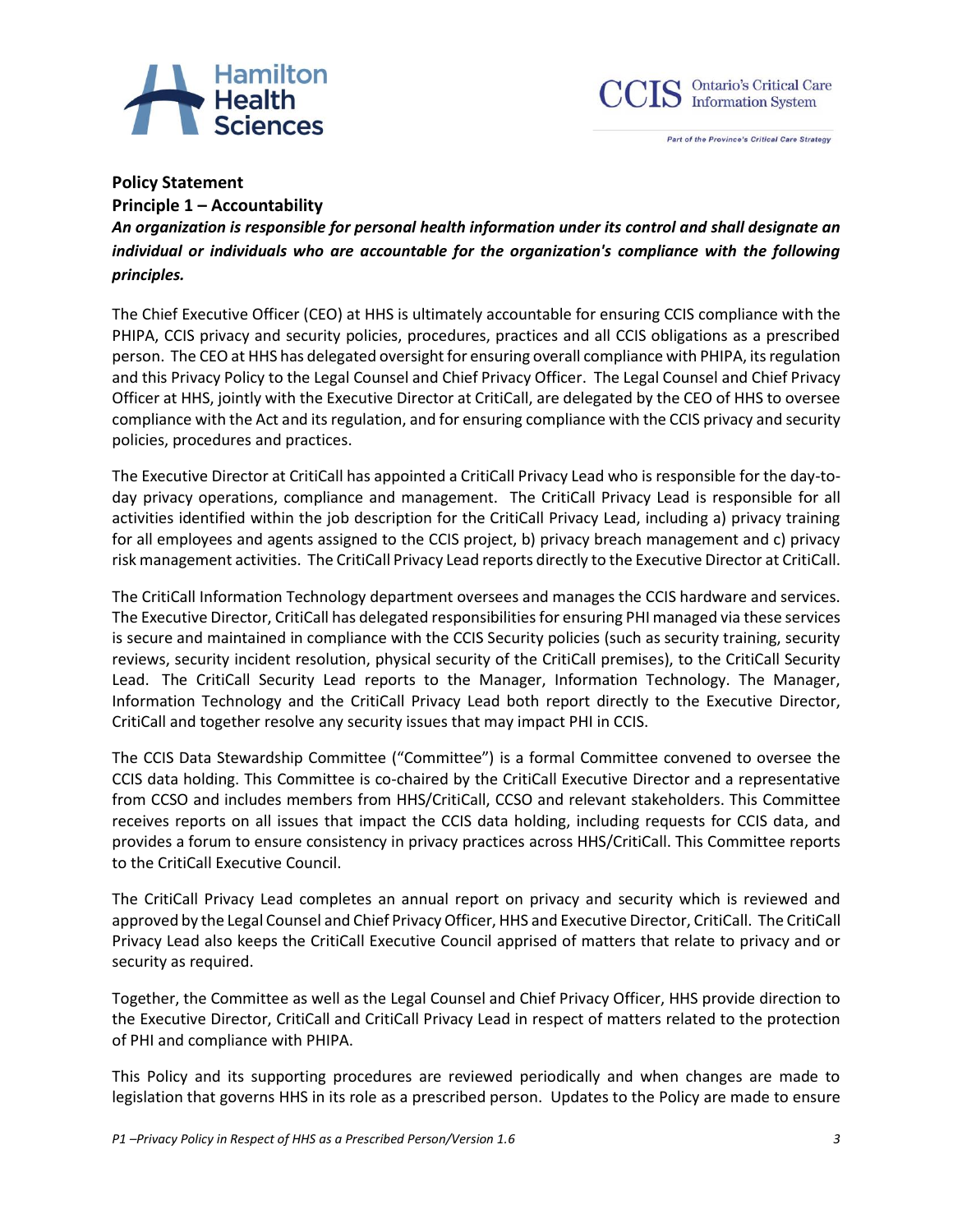# Hamilton<br>Health<br>Sciences



Part of the Province's Critical Care Strategy

that the Policy continues to adhere to legislative requirements and privacy best practices. The Policy review is conducted by the CritiCall Privacy Lead, Executive Director, CritiCall and the Legal Counsel and Chief Privacy Officer and/or his/her delegate(s). Any amendments to this policy must be approved by the Executive Director, CritiCall and the Legal Counsel and Chief Privacy Officer, HHS.

# **Principle 2 - Identifying Purpose**

# *The purposes for which personal health information is collected shall be identified by the organization at or before the time the information is collected.*

HHS collects PHI (i.e. critical care data) from health information custodians for the purpose of preparing statistical reports to facilitate health-care decision-making related to resource allocation and bed management for the benefit of health care institutions across Ontario. HHS does not collect any PHI directly from individuals.

The collection of patient-specific health information is required in order to, among other things: create decision support tools for assessing the effectiveness, efficacy and utilization of interventions on health outcomes for patients; and, assisting with individualized patient triage, transfer and discharge planning. The benefits and the purpose for collection are communicated to all CCIS end users through the CCIS Data Collection Guide and the CCIS Instructional Guide distributed to participating CCIS hospitals. Additionally, data sharing agreements between each hospital and HHS, with respect to the CCIS clearly outline the purposes of data collection.

CritiCall employees who have access to CCIS PHI (i.e. CCIS Educators, Information Technology and Decision Support staff) are advised of the limited purpose for which PHI may be collected, used and disclosed during privacy training sessions provided by the CritiCall Privacy Lead.

# **Principle 3 - Consent**

# *The knowledge and consent of the individual are required for the collection, use, or disclosure of personal health information, except where inappropriate.*

HHS collects PHI pursuant to its statutory authority under section 39(4) which permits prescribed persons to collect PHI without patient consent for the purpose of section 39(1)(c) (i.e. to improve or facilitate healthcare). Given that all collection of PHI by HHS occurs without patient consent, patients do not have the right to "lock" or opt out of HHS collecting their PHI from hospitals.

This CCIS Privacy Policy is publicly available, along with a description of the purposes for HHS's collection, use and disclosure of PHI. Health information custodians that disclose PHI to HHS are also required to have in place information practices describing the purposes for which they collect, use, disclose, retain and dispose of PHI, as well as the safeguards they use to protect PHI.

# **Principle 4 - Limiting Collection**

# *The collection of personal health information shall be limited to that which is necessary for the purposes identified by the organization. Information shall be collected by fair and lawful means.*

HHS is committed to not collecting more PHI than is necessary to fulfill its mandate and will not collect PHI, if other information will serve the same purpose. Specifically, HHS collects real-time data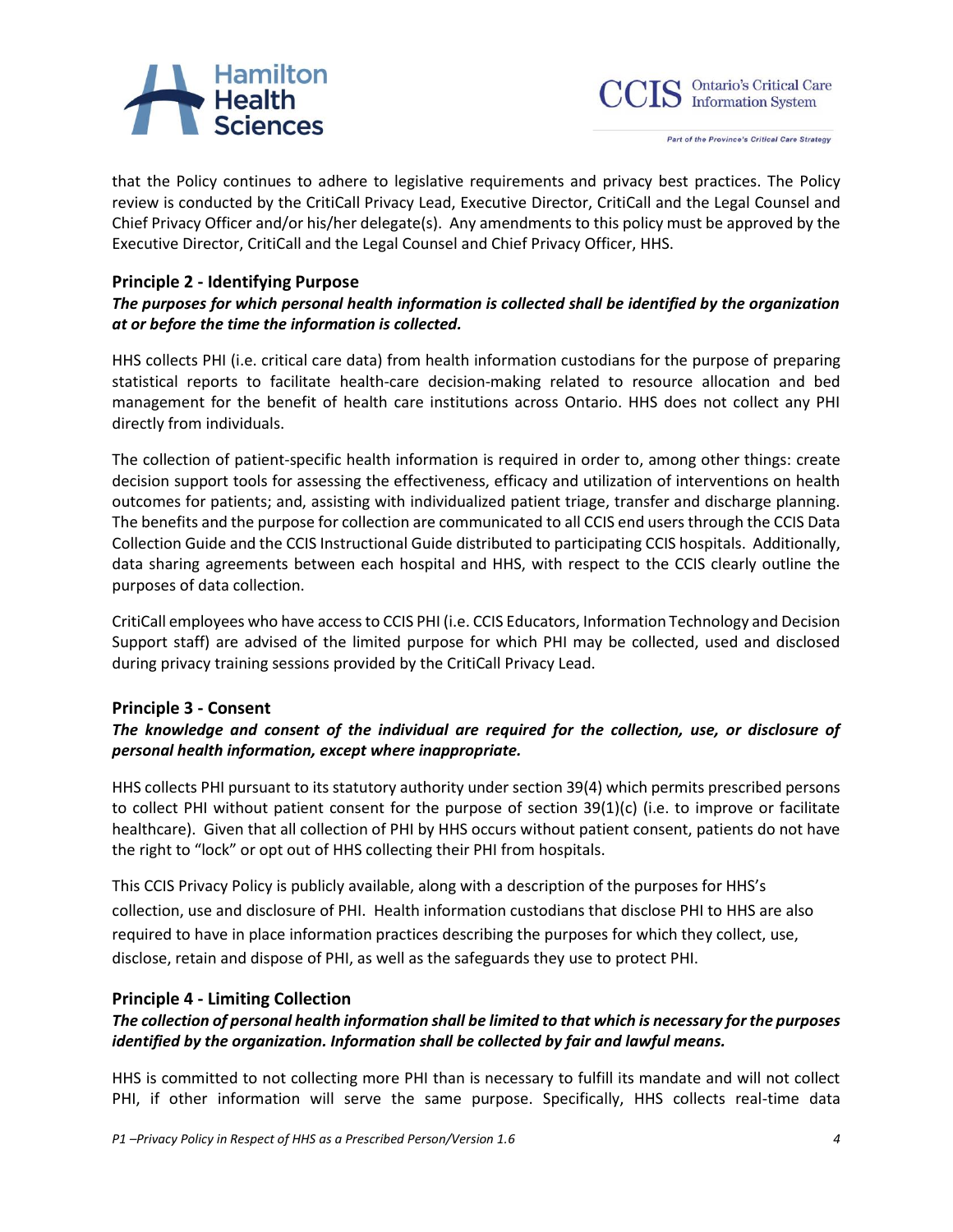# Hamilton<br>Health<br>Sciences



Part of the Province's Critical Care Strategy

automatically from integrated hospital admission discharge transfer (ADT) systems. Hospital systems which are not integrated with CCIS enter data manually to CCIS through an online portal. The information collected by hospitals is done via a 256 bit secure VPN connection over the eHealth network. The CCIS is not a free-text system; radio buttons and drop down selections exist to limit the amount of data collected, which is comprised of the following information found in the CCIS data set:

**Patient demographics:** Full name, date of birth, gender, full address, phone number;

**Patient data:** ICU admission source/service/time/date, admitting diagnosis, discharge destination; health card number (e.g. Ontario Health Insurance Plan (OHIP) number), medical record number (MRN);

**CCRT status**: Time and date CCRT notified, ICU admission time (if applicable), time and date seen by CCRT, occurrence of end-of-life discussion with patient, among other data elements;

**Bed availability:** Total number of beds (i.e. number of open, closed or beds with ventilator capacity); and

**Life support interventions:** Ventilator status, CVL or Arterial Line status, vasoactive/inotropic meds, ICP monitor, PELOD, PIM2, MODs and continuous dialysis status.

The CCIS data set was vetted by an advisory group comprised of intensivists, critical care researchers and other key health stakeholders to determine the required CCIS data elements based on patient safety concerns and improved resource access considerations. The HHS Privacy Office has reviewed the CCIS data set to ensure that it is consistent with the collection of PHI permitted by PHIPA and its regulation.

HHS is committed to only collecting that information which is necessary to fulfill its goal of providing aggregate reporting to support the Ontario Critical Care Strategy. In this regard, the *P4-Policy and Procedure for the Collection of Personal Health Information*, has been developed and implemented to ensure the amount and type of PHI collected by HHS is limited to only that which is necessary to fulfill its mandate. The *P4-Policy and Procedure for the Collection of Personal Health Information* outlines:

- The review and approval process for changes to the current CCIS PHI data set;
- Conditions for approval and any restrictions on data collection; and
- Secure Retention, Transfer and Return/Disposal of PHI.

A full listing of data holdings of PHI maintained by the HHS and the data elements/data sources for those data holdings is found in *P5-List of Data Holdings Containing Personal Health Information* and *P7- Statements of Purpose for Data Holdings Containing Personal Health Information.*

# **Principle 5 – Limiting Use, Disclosure and Retention**

*Personal health information shall not be used or disclosed for purposes other than those for which it was collected, except with the consent of the individual or as required by law. Personal information shall be retained only as long as necessary for the fulfillment of those purposes.*

PHI contained in the CCIS will only be used, disclosed, and retained for the purpose for which it was collected.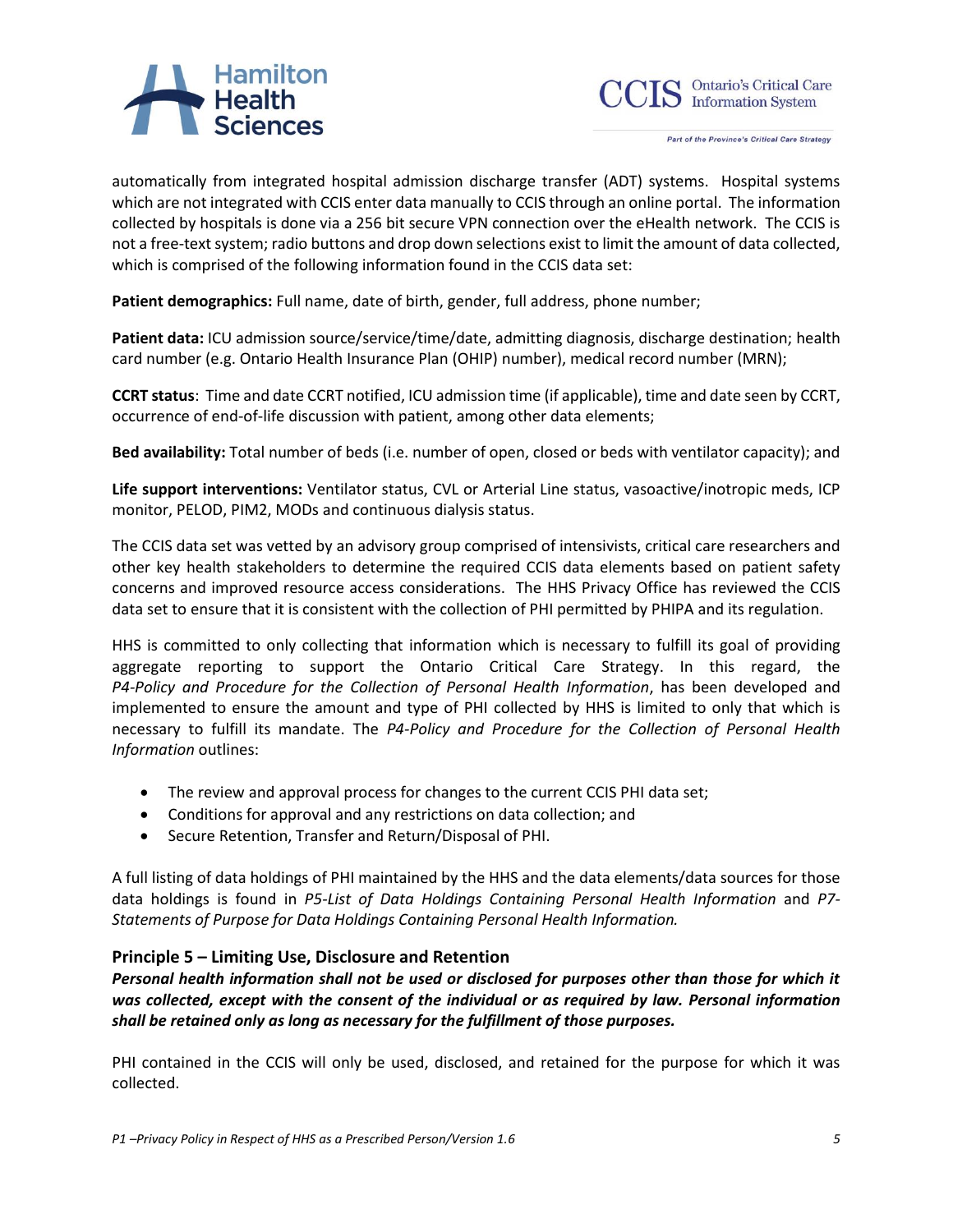



#### *Limiting Use*

HHS, in its role as a prescribed person, uses the PHI collected from Ontario hospitals through the CCIS to create aggregate level reporting on bed availability, critical care service utilization and patient outcomes data. These aggregate level reports do not contain any PHI and are provided to the Ministry of Health and Long-Term Care, Regions and hospitals to facilitate the allocation of resources and funds for improving critical care services in Ontario.

A robust set of policies, procedures and agreements has been developed and implemented to ensure that PHI collected and used by CCIS is done so in a manner consistent with PHIPA and its regulations. Furthermore, CCIS shall not use PHI if other information will serve the purpose, nor use more PHI than is reasonably necessary to meet the purpose for using the information.

As a prescribed person, HHS remains responsible for the PHI used by those with the authority to access CCIS and has developed polices, procedures and agreements to limit the collection, use, disclosure, retention and disposal of PHI including the following HHS policies in respect of CCIS:

- *P8-Policy and Procedure for Limiting Agent Access to and Use of Personal Health Information;*
- *P10-Policy and Procedure for the Use of Personal Health Information for Research;*
- *S14-Policy and Procedure on the Acceptable Use of Technology; and*
- *P19-Policy and Procedure for the Execution of Data Sharing Agreements.*

In addition to policies, procedures and agreements which limit the use of PHI, HHS utilizes role-based access controls to restrict the use of PHI to a "need-to-know basis" in order for HHS/CritiCall employees and others authorized to access CCIS to perform their duties in relation to the CCIS.

#### *Limiting Disclosure*

HHS discloses PHI:

- a) To researchers for research studies. Research studies that have been approved by a Research Ethics Board may submit a request to HHS in respect of the CCIS, in writing, for access to PHI. Each submission from a research study must meet the requirements outlined in section 44 of PHIPA. Submitted studies are reviewed by the CCIS Data Stewardship Committee. If a study is approved by the CCIS Data Stewardship Committee, the researcher must enter into an agreement with HHS stipulating the terms for the use, disclosure, security, return, or disposal of the PHI disclosed by HHS from the CCIS; the *P13-Policy and Procedures for the Disclosure of Personal Health Information for Research Purposes and Execution of Research Agreements* governs all disclosures of CCIS data to a research study;
- b) To a prescribed entity for the purpose of analysis or compiling statistical information with respect to the management of, evaluation or monitoring of, the allocation of resources to or planning for all part of the health system, including the delivery of services, if the entity meets the requirements under subsection (3). 2004 c. 3 Sched. A, s. 45 (1) of PHIPA; and
- c) To a health data institute in accordance with section 47 of PHIPA.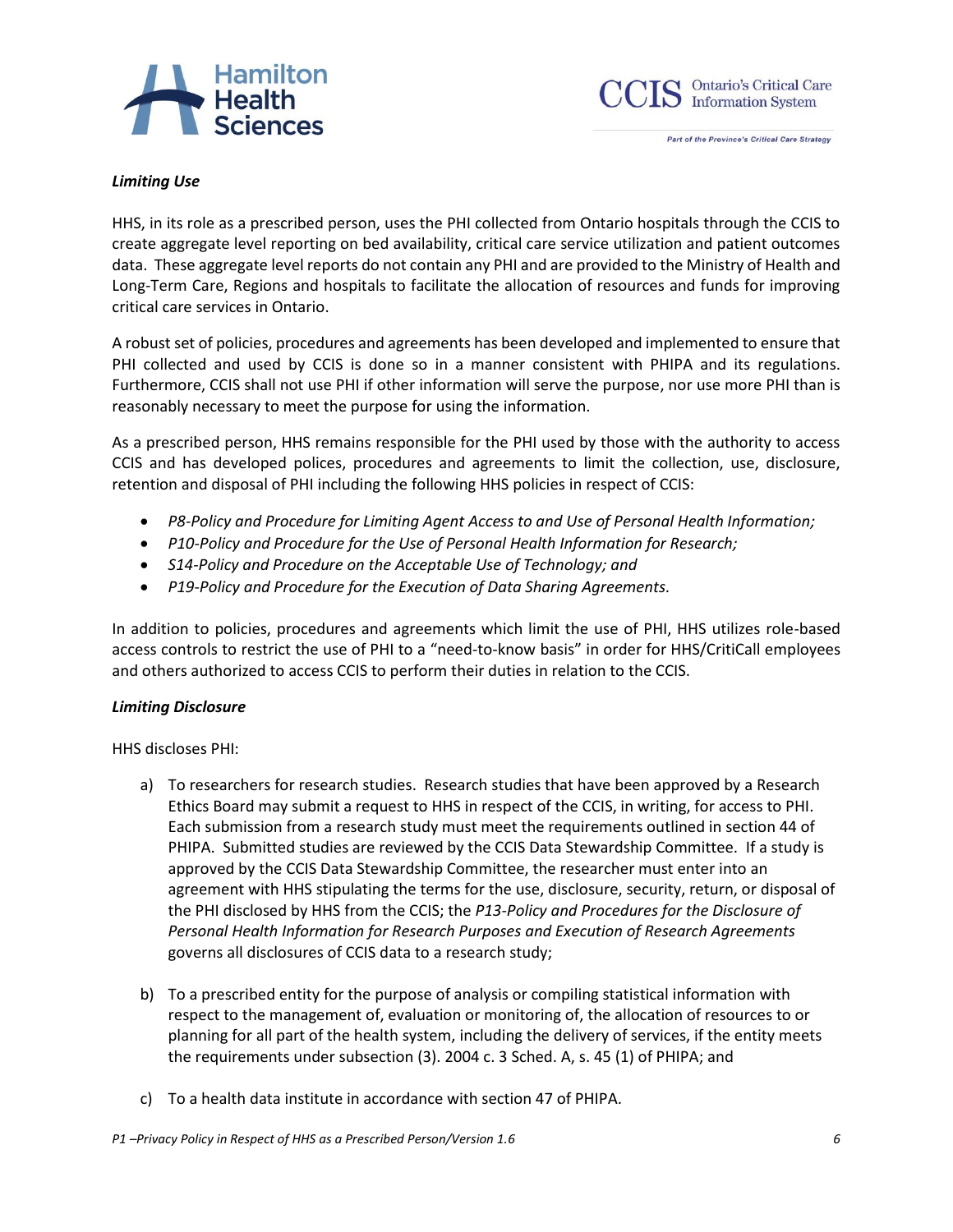



HHS prepares aggregate statistical reports and trend indicator reports for critical care planning purposes. Patient specific information is not included within these aggregate reports. These reports are provided to the Ministry of Health and Long-Term Care, Regions, CCSO and hospitals. These reports provide vital decision making and analysis used to improve resource allocations for critical care patients. All aggregate reporting is reviewed prior to its disclosure in order to ensure that there is no PHI included and to ensure that it is not reasonably foreseeable in the circumstances that the information could be utilized, either alone or with other information, to identify an individual. Data is aggregated or de-identified in accordance with the *P24-CCIS Policy and Procedure with Respect to De-Identification and Aggregation.*

HHS ensures that any PHI it discloses is done in a manner consistent with PHIPA and its regulation. Furthermore, the HHS will not disclose any PHI if other information will serve the purpose, nor disclose more PHI than is reasonably necessary to meet the purpose for the permitted disclosure. The following are some of the policies which govern the disclosure of PHI by the CCIS:

- *P12-Policy and Procedure for Disclosure of Personal Health Information for Purposes other than Research;*
- *P24-Policy and Procedure with Respect to De-Identification and Aggregation; and*
- *P13-Policy and Procedure for Disclosures of Personal Health Information for Research and the Execution of Research Agreements.*

## *Limiting Retention*

HHS only receives PHI in electronic format and retains that PHI only as long as necessary to fulfill the purpose for which it was collected and in the least identifiable form possible. Electronic data is transferred into the CCIS through a 256-bit secure VPN connection over the Ontario Health network in a secure manner in accordance with industry best practices.

The PHI received from hospitals is retained in an electronic format for up to one year within the CCIS and in accordance with the *S5-Policy and Procedure for the Secure Retention of Records of Personal Health Information*. After one year, the PHI is purged from the CCIS by means of deletion of data stored within the integrations database and in compliance with the *S8-CCIS Policy and Procedure for the Secure Disposal of Records of Personal Health Information*. Additionally, any CCIS system equipment which is replaced or retired will be destroyed as per the *S8-CCIS Policy and Procedure for the Secure Disposal of Records of Personal Health Information*.

Critical care aggregate reports generated by HHS/CritiCall are retained indefinitely for historical analysis purposes.

All HHS/CritiCall employees and agents that are assigned to support the CCIS are responsible for permanently destroying (e.g. through irreversible shredding) PHI printed from the health data registry once the information is no longer required. Prior to destruction and in general, PHI in all its forms (electronic, paper, verbal or other) is secured at all times, as stated within the *S3-Policy and Procedure for Ensuring Physical Security of Personal Health Information*.

These retention and disposal requirements apply equally to all field and office employees and agents who support the CCIS prescribed person activities.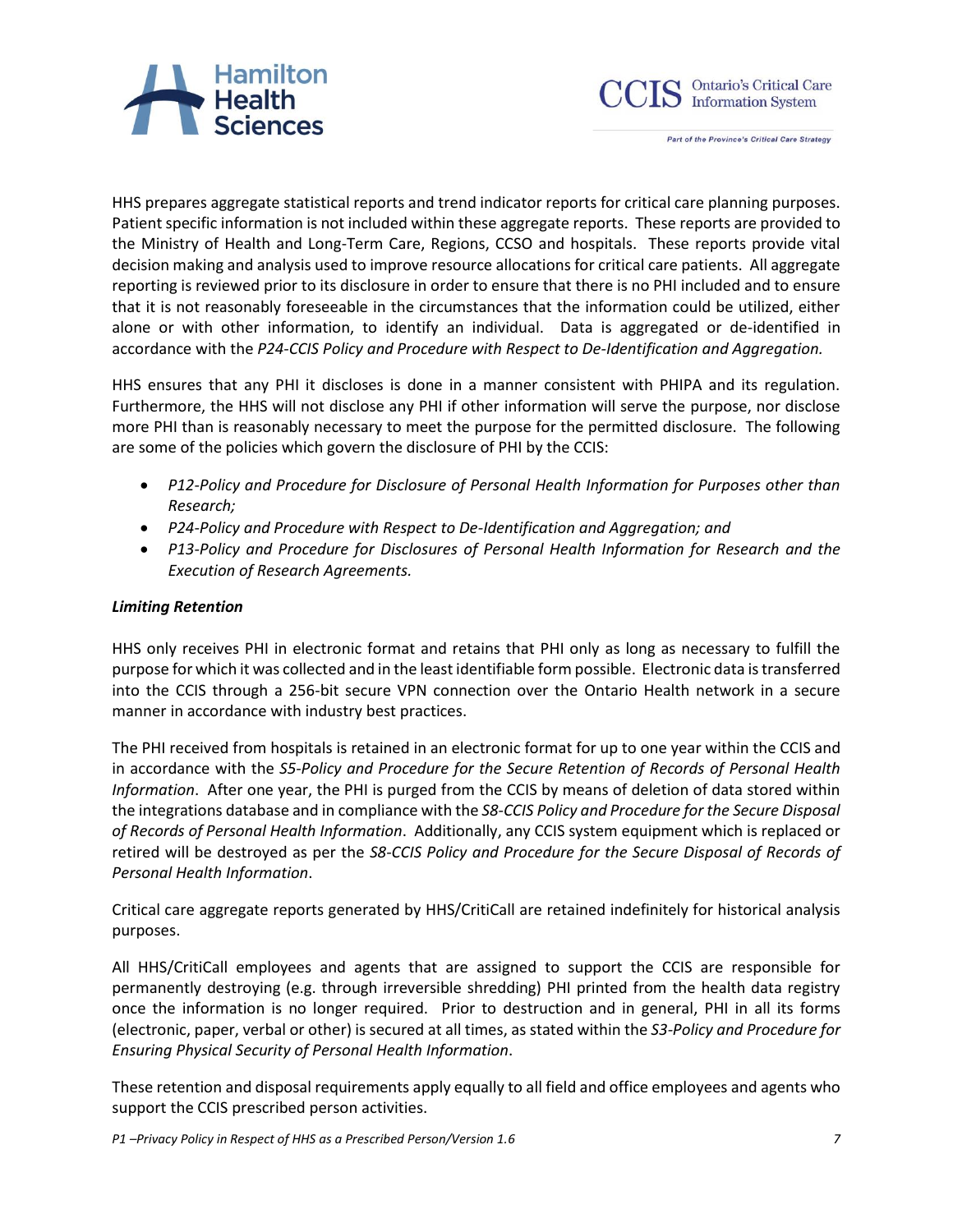



#### **Principle 6 – Accuracy**

## *Personal health information shall be as accurate, complete, and up-to-date as is necessary for the purposes for which it is to be used.*

The quality and completeness of PHI that is collected via the CCIS from hospital systems determines the integrity of the CCIS data and in turn, the accuracy of the statistical reports generated via the CCIS. Accordingly, the primary responsibility for ensuring that PHI accessed via the CCIS application is as accurate, complete, and up-to-date as is necessary for the purposes for which it was collected (to facilitate and improve the delivery of care) falls to individual CCIS users (e.g. intensive care unit nurses, clerks, CCRTs, clinicians, including support workers at hospitals). Hospitals using the CCIS application are responsible for ensuring the accuracy of the data entered into the CCIS. Changes may be made at the unit level as long as the patient is active within CCIS or for up to 72 hours following discharge. Central Line Associated Blood Stream Infection (CLI), Ventilator Associated Pneumonia (VAP) and Unplanned Extubation data is publicly reported and hospitals are responsible for reviewing their own data for these indicators. For the highest data quality, the expectation is that VAP/CLI will be monitored daily by the most appropriate clinical and/or infection control staff and reported on as incidents are diagnosed. Incidents can be removed in the CCIS at any time during a patient's stay and up to 72 hours after the patient is discharged from the critical care unit or until they are admitted to another critical care unit that is active in CCIS.

## **Principle 7 – Safeguarding Personal Health Information**

# *Personal information shall be protected by security safeguards appropriate to the sensitivity of the information.*

HHS, in respect of the CCIS, employs administrative, technical, and physical safeguards to protect PHI in its custody and control against loss or theft, as well as unauthorized access, disclosure, copying, use, disposal or modification. These safeguards apply to PHI in paper or electronic form.

## *Administrative Safeguards*

Some of the administrative safeguards that have been implemented for the CCIS are:

- Contracts with vendors, employees, agents and all participating hospitals. Contracts include specific privacy protective clauses to requiring vendors to prevent unauthorized access, use, disclosure and retention of PHI, with notification requirements to the CritiCall Privacy Lead for privacy breaches;
- Annual training is delivered to all employees, contracted workers, vendors, consultants, any other agents of HHS/CritiCall and hospitals that support the ongoing operation, management and maintenance of the Critical Care information System (CCIS) (prior to gaining access);
- Execution of Confidentiality Agreements specifically for employees, contracted workers, vendors, consultants, and any other agents of HHS/CritiCall that support the ongoing operation, management and maintenance of the Critical Care information System (CCIS) outlining obligations for the safeguarding of PHI;
- A privacy program which begins with a comprehensive set of policies and procedures; and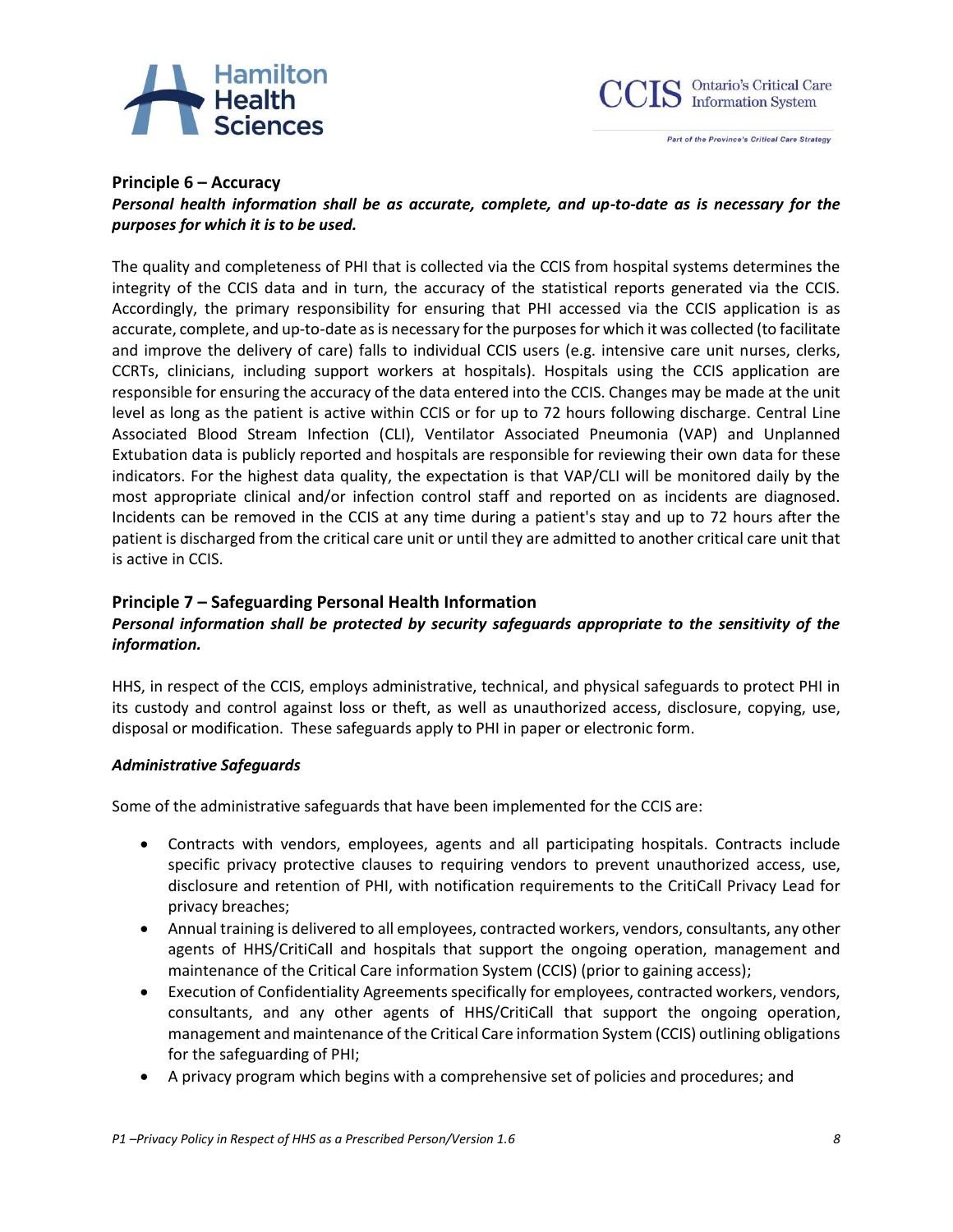



• A governance structure in which privacy is represented has been set out in the *O1–Privacy Governance and Accountability Framework* at the Senior Management level within HHS in respect of CCIS.

#### *Technical Safeguards*

The CCIS application is built with single sign-on, role-based access and password controls so that only authorized hospital CCIS users may access the CCIS. All CCIS data transmissions are encrypted using a Secure Socket Layer (SSL). HHS/CritiCall provides a secure virtual private network (VPN) connection to the Ontario Health network to protect CCIS data from unauthorized access. HHS/CritiCall also provides complete audit capability for usage, including login, logout, functional areas visited and major operations performed. The audit log tracks every screen a user viewed, by patient, irrespective of whether any modification occurred. The content of the log will include information such as which end user is accessing which patient information and the time when the information is accessed. If a user modifies data, the detail of those changes will also be logged.

The CCIS is designed with role-based access controls so that only authorized users can access patient health and demographic information. For example, contributing hospital employees only have access to the clinical information of patients that they originally provided to HHS/CritiCall through CCIS.

HHS/CritiCall, in respect of the CCIS, conducts Network and Application Security Audits as well as Security Penetration Tests to assess the security of the CCIS application and its supporting infrastructure which include the following:

- **Network Assessment** to evaluate security controls in place at the network layer, including overall design, firewalls, routers, switching, virtual private networking and intrusion detection;
- **Host Assessment** to evaluate a sample of ten host servers (operating system, middleware, Active Directory and Internet services) used to deliver the application. Security configuration of CCIS may be compared to best practice standards, such as NIST, Cert, NSA, and others;
- **Database Assessment** to evaluate configuration, access controls, auditing and security over data storage (date encryption) and compare to best practice standards. Controls may be evaluated for known threats such as SQL injection, vendor-based vulnerability, etc.;
- **Application Assessment –** to assess the functions and platform of the application from both a client and server perspective and evaluate controls around authentication and user access, segregation of duties, business logic and transaction process, etc.; and
- **System Application Penetration Test** to test the remote application via the VPN in order to access and penetrate the CCIS internal network.

Since HHS/CritiCall employees, contracted workers, vendors, consultants, any other agents of HHS/CritiCall and hospitals that support the ongoing operation, management, and maintenance of the CCIS may have access to PHI on a daily basis, the following technical safeguards are enforced:

- A password policy which requires the use of strong passwords by employees which must be changed every 90 days;
- An acceptable use policy for HHS and CritiCall equipment; and
- A policy and procedure around the secure transfer of PHI.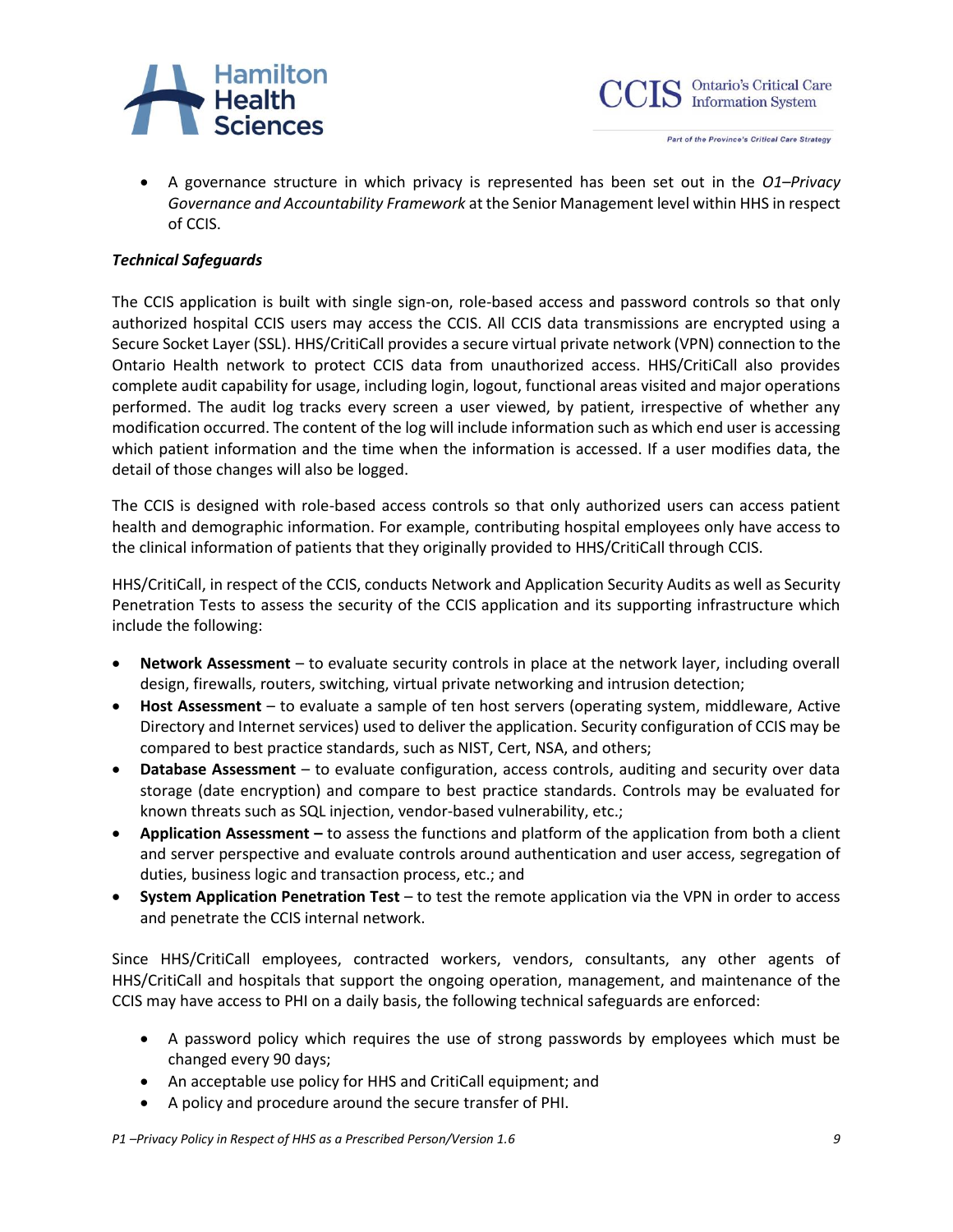# Hamilton<br>Health



### *Physical Safeguards*

The Data Centre within which the CCIS is physically stored, is a vendor managed secure Data Centre in Streetsville, Ontario. The Data Centre has a security posture that strengthens application-level security with advanced identity provisioning and physical access controls, including restricted access to its operational environment and video monitoring. Furthermore, the Data Centre has resilient power, Heating Ventilation Air Conditioning (HVAC), and fire controls that are optimally clustered, to ensure that no data will be lost if a server goes down. These physical safeguards are supported by strict access policies and procedures.

HHS provides a secure physical environment for those accessing the CCIS at CritiCall offices as set out in *S3-Policy and Procedure for Ensuring Physical Security of Personal Health Information.* It includes but is not limited to the following physical security requirements:

- A secured perimeter accessible only by authorized persons;
- All laptop computers are encrypted and locked to the employee desk at all times when in use. When not in use, laptop computers must be stored in a secured location (e.g. a locked cabinet);
- All PHI stored for any period of time on a memory stick must be encrypted;
- All printed copies of PHI must be secured within a locked desk drawer or filing cabinet when not being used; and
- All visitors to the facility must enter through the main entrance and sign in/out during their visit;
- All visitors must be accompanied by an authorized HHS/CritiCall employee for the duration of their visit.

## **Principle 8 – Openness**

## *An organization shall make readily available to individuals specific information about its policies and practices relating to the management of personal health information.*

HHS makes information about its privacy policies, procedures and practices for the collection, use, and disclosure of PHI via the CCIS available to all employees, agents, the general public, and participating hospitals. This information is available to the public upon request to the CritiCall Privacy Lead.

In addition, HHS ensures that the following information about the CCIS is readily available on their website:

- General information about HHS's information handling practices in respect of CCIS;
- A description of data HHS collects and retains; and
- Contact information on how to reach the CritiCall Privacy Lead and the IPC.

HHS, in respect of the CCIS, provides materials to hospitals participating in the CCIS to assist them in answering questions from patients and their families about the CCIS. CCIS Frequently Asked Questions and Answers (FAQs) can be obtained by visiting the CritiCall website at [www.criticall.org](http://www.criticall.org/) or by contacting the [CCIStrainingteam@criticall.org.](mailto:CCIStrainingteam@criticall.org) These FAQs are also available to all CCIS users through the CCIS Document Library.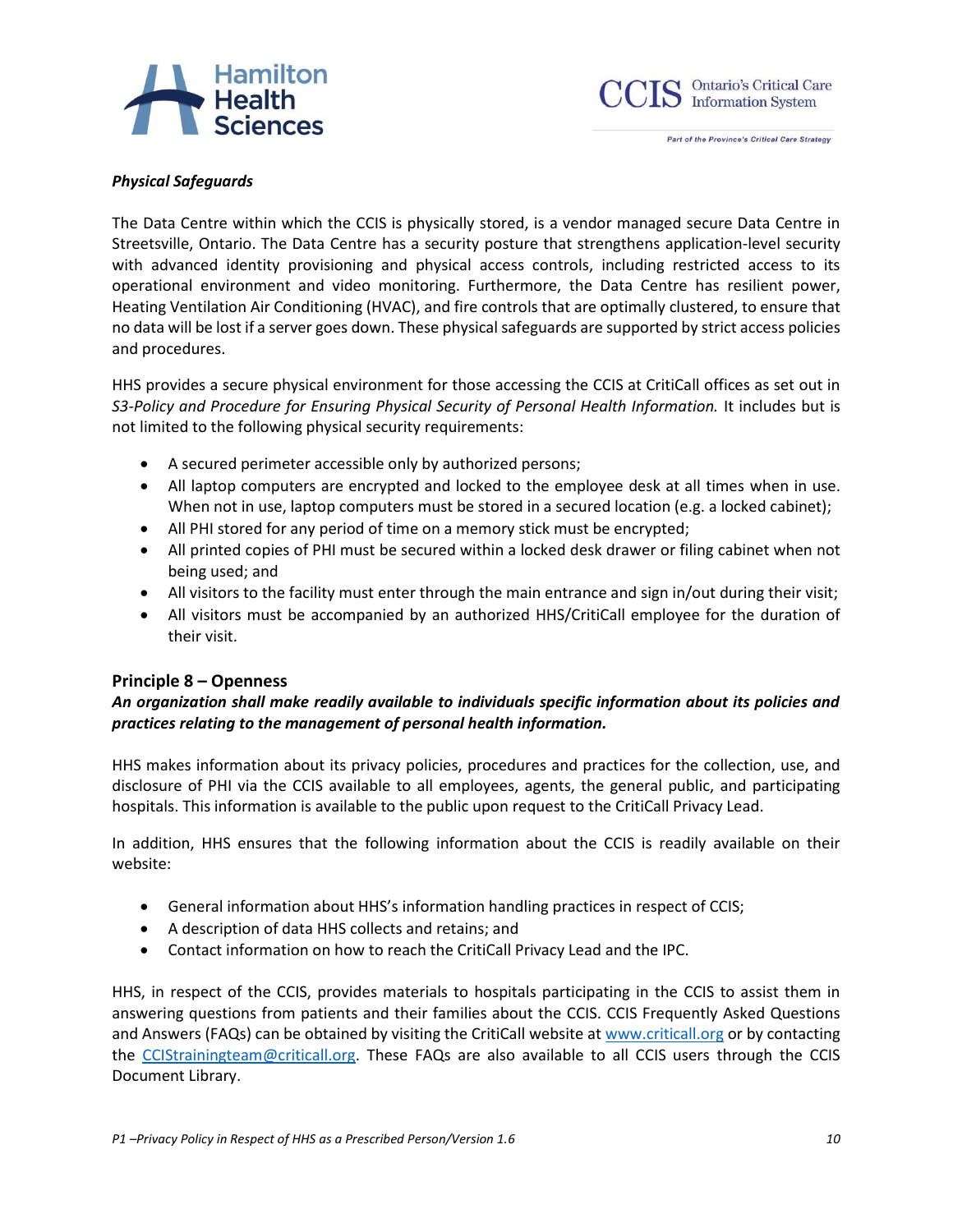



Enquiries for information about HHS privacy policies, procedures and practices in relation to the CCIS are immediately directed to the CritiCall Privacy Lead. The CritiCall Privacy Lead will respond to all enquires and escalate to the Legal Counsel and Chief Privacy Officer, HHS, and the Executive Director, CritiCall as required. The CritiCall Privacy Lead may be contacted:

By email:

[privacy@criticall.org](mailto:privacy@criticall.org) 

#### By Mail to:

Attention CritiCall Privacy Lead 1725 Upper James Street Suite 200 L9B 1K7

By Telephone:

(289) 396-7000

In keeping with HHS's obligations as a Prescribed Person, CCIS privacy policies and practices are reviewed by the IPC every three years. Additional information on HHS and its privacy practices, as reviewed by the IPC, can be found at [www.ipc.on.ca.](http://www.ipc.on.ca/)

## **Principle 9 – Individual Access**

*Upon request, an individual shall be informed of the existence, use, and disclosure of his personal health information and shall be given access to that information. An individual shall be able to challenge the accuracy and completeness of the information and have it amended as appropriate.*

Patients wishing to access their own records of PHI, or to request amendments to their records of PHI in the CCIS, will be instructed to contact the CritiCall Privacy Lead, who in turn, will refer the patient to the physician or hospital that originally entered their PHI into the CCIS. These physicians or hospitals are responsible for providing patients with access to their PHI and for making corrections to a patient record. As HHS is also an 'institution' under the *Freedom of Information and Protection of Privacy Act*, Ontario, 1990 (FIPPA), access requests could also be made for Personal Information (PI) under FIPPA. If this is the case, HHS/CritiCall will transfer the request to the hospital which has collected the PI as that hospital may have the greater interest in the request and therefore would respond to the request.

## **Principle 10 – Challenging Compliance**

*An individual shall be able to address a challenge concerning compliance with the above principles to the designated individual or individuals accountable for the organization's compliance.*

Individuals can submit their privacy concerns or complaints regarding the CCIS to the CritiCall Privacy Lead:

By email to:

[privacy@criticall.org](mailto:privacy@criticall.org)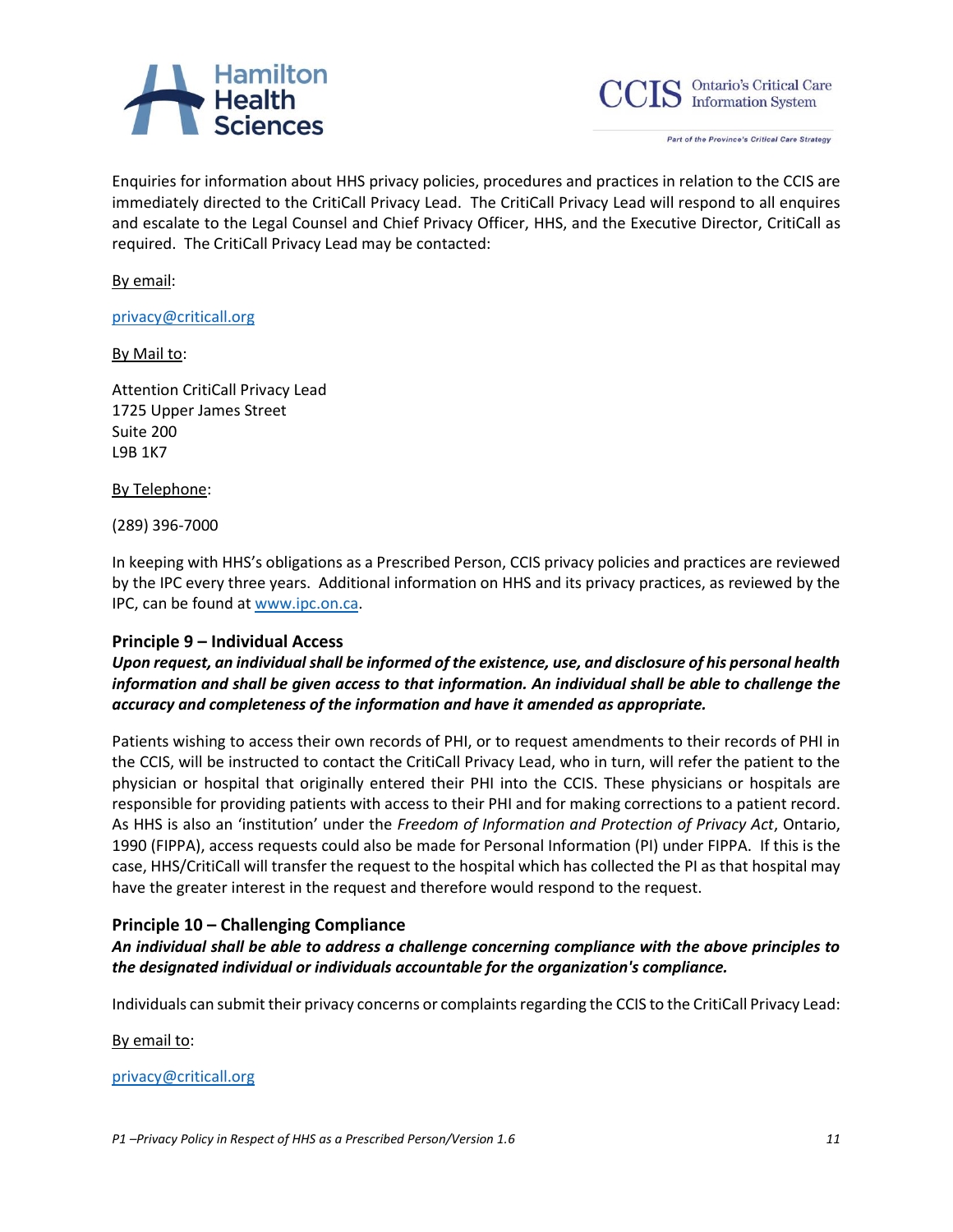



By mail to:

CritiCall Privacy Lead 1725 Upper James Street Suite 200 L9B 1K7

By Telephone:

289-396-7000

The CritiCall Privacy Lead reviews all privacy concerns and complaints related to the CCIS. As warranted, the CritiCall Privacy Lead will conduct an investigation under the direction of the Legal Counsel and Chief Privacy Officer, HHS, and take appropriate action including, as necessary, amending CCIS policies and procedures.

Individuals may also make a complaint to the IPC.

By mail to:

Information and Privacy Commissioner of Ontario 2 Bloor Street East Suite 1400 Toronto, Ontario M4W 1A8.

By Telephone:

(416) 326-3333

## **Compliance**

All employees, consultants, contracted workers, vendors or any other agent of HHS/CritiCall must comply with this policy and procedure.

If a breach of this policy is found to have occurred an investigation will conducted by the CritiCall Privacy Lead. If a breach, a potential breach or a privacy risk with regard to disclosure of PHI is identified by an employee, contracted worker, vendor, consultant, or any other agent of HHS/CritiCall, they must immediately contact the CCIS Help Desk. The Executive Director, CritiCall will be notified and require the CritiCall Privacy Lead to initiate a privacy investigation. Each investigation will follow the steps outlined within *P29-Policy and Procedure for Privacy Breach Management.*

The Legal Counsel and Chief Privacy Officer, HHS or delegate and the CritiCall Privacy Lead will conduct an annual audit of this policy and procedure. The findings will be documented in the Log of Privacy Audits and presented to the CritiCall Executive Committee in an executive summary format. Identified mitigation tasks will be managed by the CritiCall Privacy Lead, documented in the Log of Privacy Audits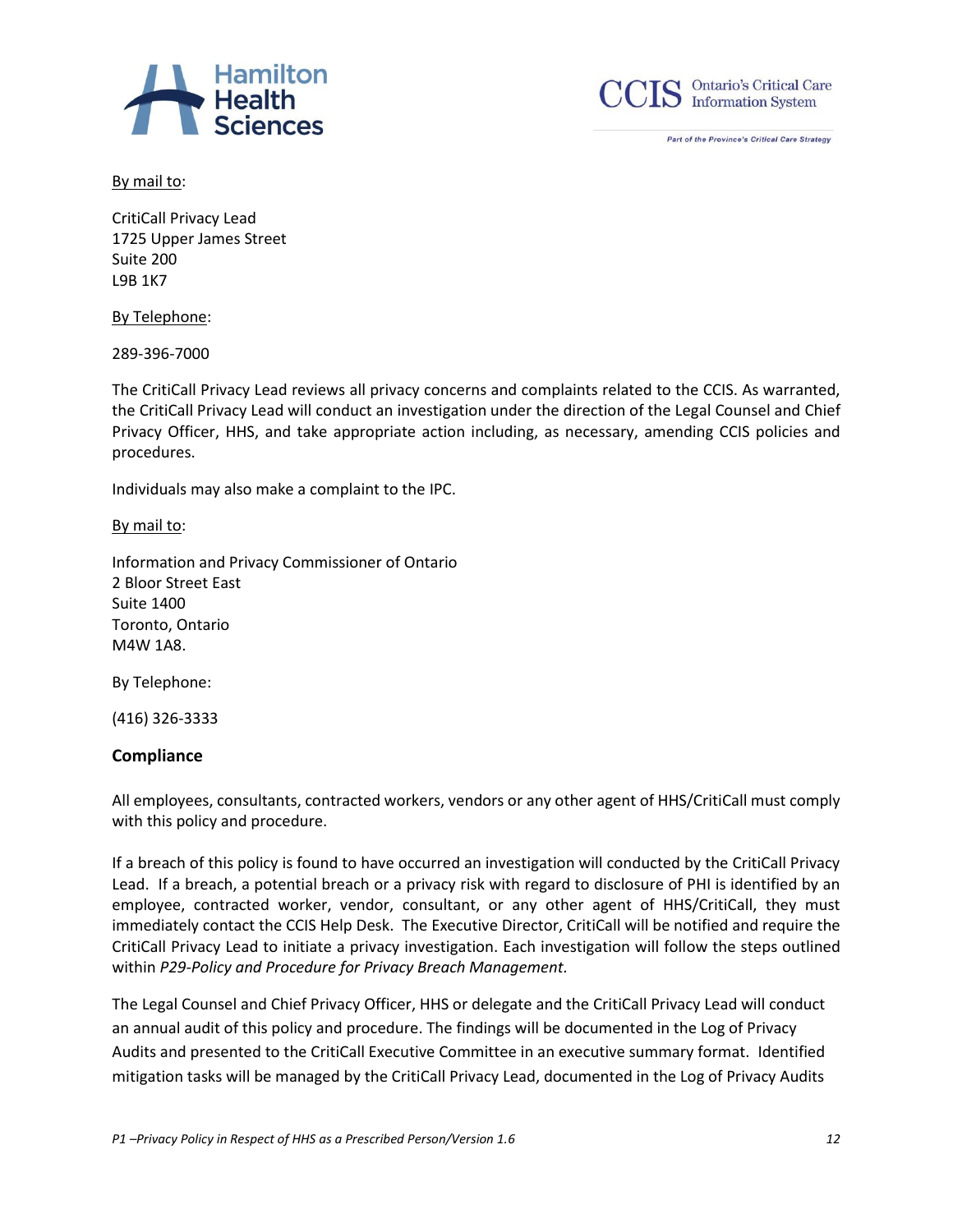



and signed off by the Legal Counsel and Chief Privacy Officer, HHS. The Legal Counsel and Chief Privacy Officer, HHS or delegate may conduct additional random audits at any time.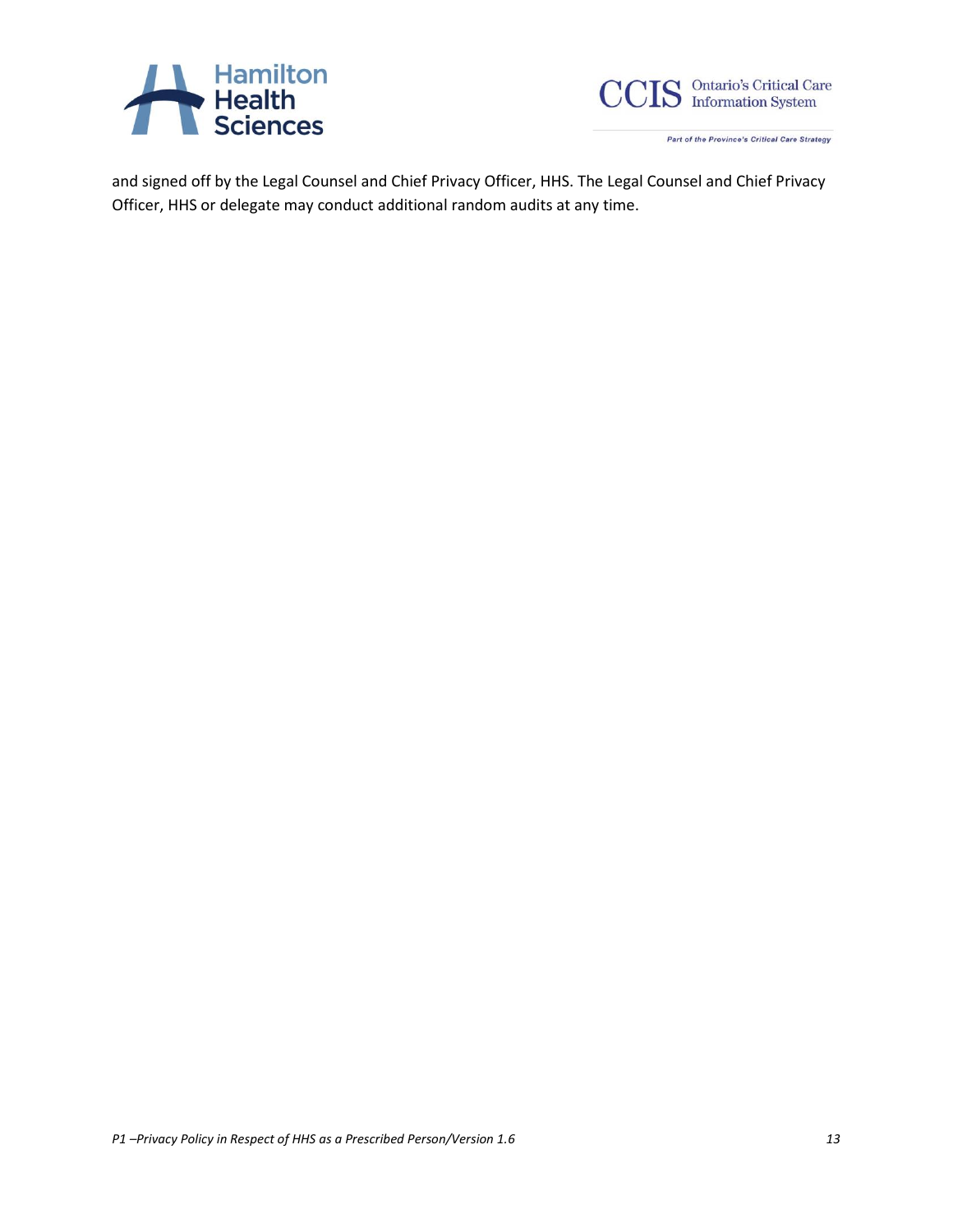



| <b>GLOSSARY</b>                                                                  |                                                                                                                                                                                                                                                                                                                                                                                                                                             |
|----------------------------------------------------------------------------------|---------------------------------------------------------------------------------------------------------------------------------------------------------------------------------------------------------------------------------------------------------------------------------------------------------------------------------------------------------------------------------------------------------------------------------------------|
| <b>Terms Used in this</b><br><b>Document</b>                                     | <b>Description</b>                                                                                                                                                                                                                                                                                                                                                                                                                          |
|                                                                                  |                                                                                                                                                                                                                                                                                                                                                                                                                                             |
| <b>Active Directory</b>                                                          | A directory that includes all users of CritiCall information systems.                                                                                                                                                                                                                                                                                                                                                                       |
| <b>Admission, Discharge</b><br>and Transfer                                      | An information system that each hospital maintains that includes<br>records of all admissions to, discharges from and transfers (within<br>and external) of patients admitted to the hospital.                                                                                                                                                                                                                                              |
| <b>Agent</b>                                                                     | Agents may be employees, consultants, contracted workers,<br>vendors or any other person who acts on behalf of HHS/CritiCall in<br>respect of personal health information for the purposes of<br>HHS/CritiCall and not the agent's own purposes, whether or not the<br>agent has the authority to bind HHS/CritiCall and whether or not<br>the agent is employed by the HHS/CritiCall and whether or not the<br>agent is being remunerated. |
| <b>Critical Care Response</b><br>Team (CCRT)                                     | A team that brings critical care expertise out of the ICU to patients<br>throughout the hospital 24/7 to improve patient outcomes and<br>efficiency of resource utilization.                                                                                                                                                                                                                                                                |
| <b>Information and</b><br><b>Privacy</b><br><b>Commissioner/Ontario</b><br>(IPC) | Information and Privacy Commissioner of<br>Ontario is responsible for ensuring that government organizations,<br>or those organization which are funded by government<br>organization, comply with the access and privacy provisions of<br>Ontario privacy legislation.                                                                                                                                                                     |
| <b>National Security</b><br><b>Agency (NSA)</b>                                  | A cryptologic intelligence agency of the United States Department<br>of Defense responsible for the collection and analysis of foreign<br>communications and foreign signals intelligence, as well as<br>protecting U.S. government communications and information<br>systems, which involves information security and<br>cryptanalysis/cryptography.                                                                                       |
| <b>National Institute of</b><br><b>Standards and</b><br><b>Technology (NIST)</b> | An agency based in the United States that develops and supplies<br>industry, academia, government, and other users with 'standard<br>reference materials'. These artifacts are certified as having specific<br>characteristics or component content, used as calibration standards<br>for measuring equipment and procedures, quality control<br>benchmarks for industrial processes, and experimental control<br>samples.                  |
| <b>Personal Health</b><br><b>Information Protection</b><br>Act, 2004             | The Ontario health privacy statute which governs the manner in<br>which personal health information may be collected, used and<br>disclosed within the health care system.                                                                                                                                                                                                                                                                  |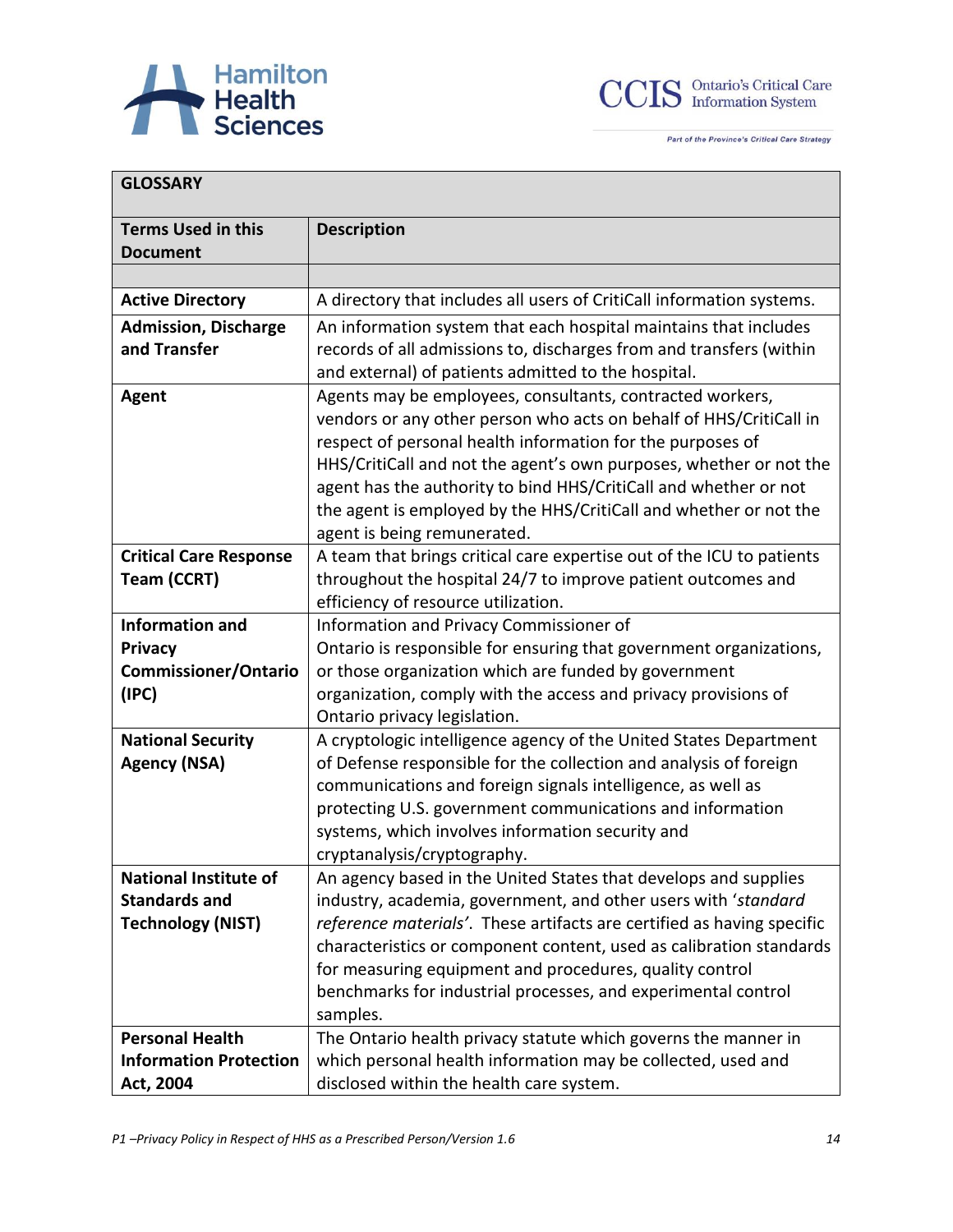



| <b>GLOSSARY</b>                                |                                                                                                                                                                                                                                                                    |
|------------------------------------------------|--------------------------------------------------------------------------------------------------------------------------------------------------------------------------------------------------------------------------------------------------------------------|
| <b>Terms Used in this</b><br><b>Document</b>   | <b>Description</b>                                                                                                                                                                                                                                                 |
|                                                |                                                                                                                                                                                                                                                                    |
| <b>Secure Socket Layer</b><br>(SSL)            | Is a commonly used protocol for managing the security of a<br>message transmission on the internet. SSL uses the public and<br>private key encryption system from RSA that includes the use of a<br>digital certificate.                                           |
| <b>Virtual Private</b><br><b>Network (VPN)</b> | A network technology that creates a secure network connection<br>over a public network such as internet or a private network owned<br>by a service provider.                                                                                                       |
| <b>Summay of this Policy:</b>                  | This policy outlines the privacy practices for HHS as a Prescribed<br>Person in respect of CCIS under the Personal Health Information<br>Protection Act, 2004 (PHIPA) as it relates to the collection, use and<br>disclosure of personal health information (PHI). |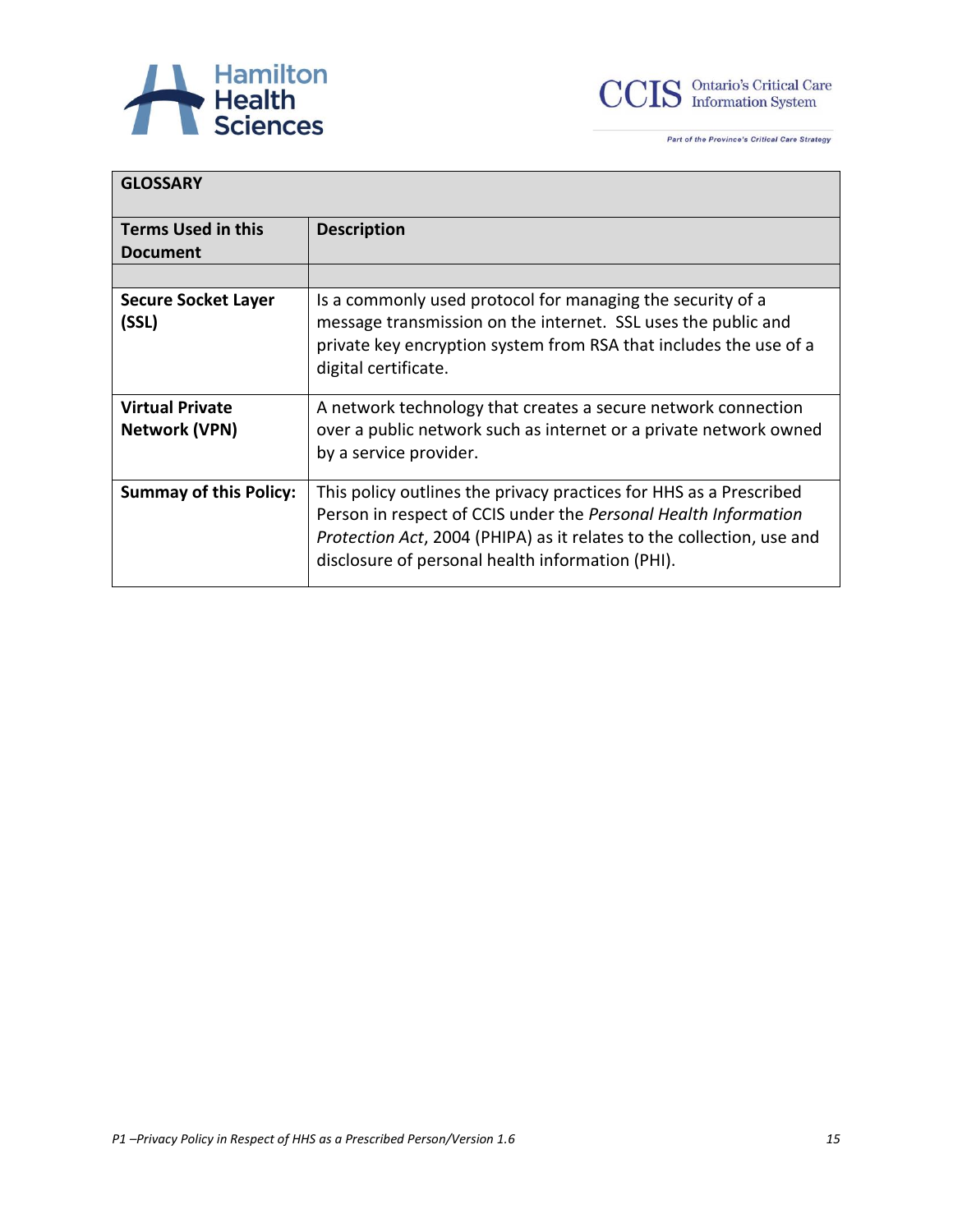



| <b>GLOSSARY</b>             |                                                                                                                                     |
|-----------------------------|-------------------------------------------------------------------------------------------------------------------------------------|
| <b>Terms Used in this</b>   | <b>Description</b>                                                                                                                  |
| <b>Document</b>             |                                                                                                                                     |
|                             |                                                                                                                                     |
| <b>Reference Documents:</b> | MANUAL FOR THE REVIEW AND APPROVAL OF PRESCRIBED<br>PERSONS AND PRESCRIBED ENTITIES Information and Privacy<br>Commissioner/Ontario |
|                             | P4-Policy and Procedure for the Collection of Personal Health<br><b>Information</b>                                                 |
|                             | P5-List of Data Holdings Containing Personal Health Information                                                                     |
|                             | P7-Statements of Purpose for Data Holdings Containing Personal<br><b>Health Information</b>                                         |
|                             | P8-Policy and Procedure for Limiting Agent Access to and Use of<br>Personal Health Information                                      |
|                             | P10-Policy and Procedure for the Use of Personal Health<br><b>Information for Research</b>                                          |
|                             | P13-Policy and Procedures for the Disclosure of PHI for Research<br>Purposes and the Execution of Research Agreements               |
|                             | P19-Policy and Procedure for the Execution of Data Sharing<br>Agreements                                                            |
|                             | P24-CCIS Policy and Procedure with Respect to De-Identification and<br>Aggregation                                                  |
|                             | O1- Privacy Governance and Accountability Framework                                                                                 |
|                             | S3-Policy and Procedure for Ensuring Physical Security of Personal<br><b>Health Information</b>                                     |
|                             | S5-Policy and Procedure for the Secure Retention of Records of<br>Personal Health Information                                       |
|                             | S8-CCIS Policy and Procedure for the Secure Disposal of Records of<br>Personal Health Information                                   |
|                             | S14-Policy and Procedure on the Acceptable Use of Technology                                                                        |